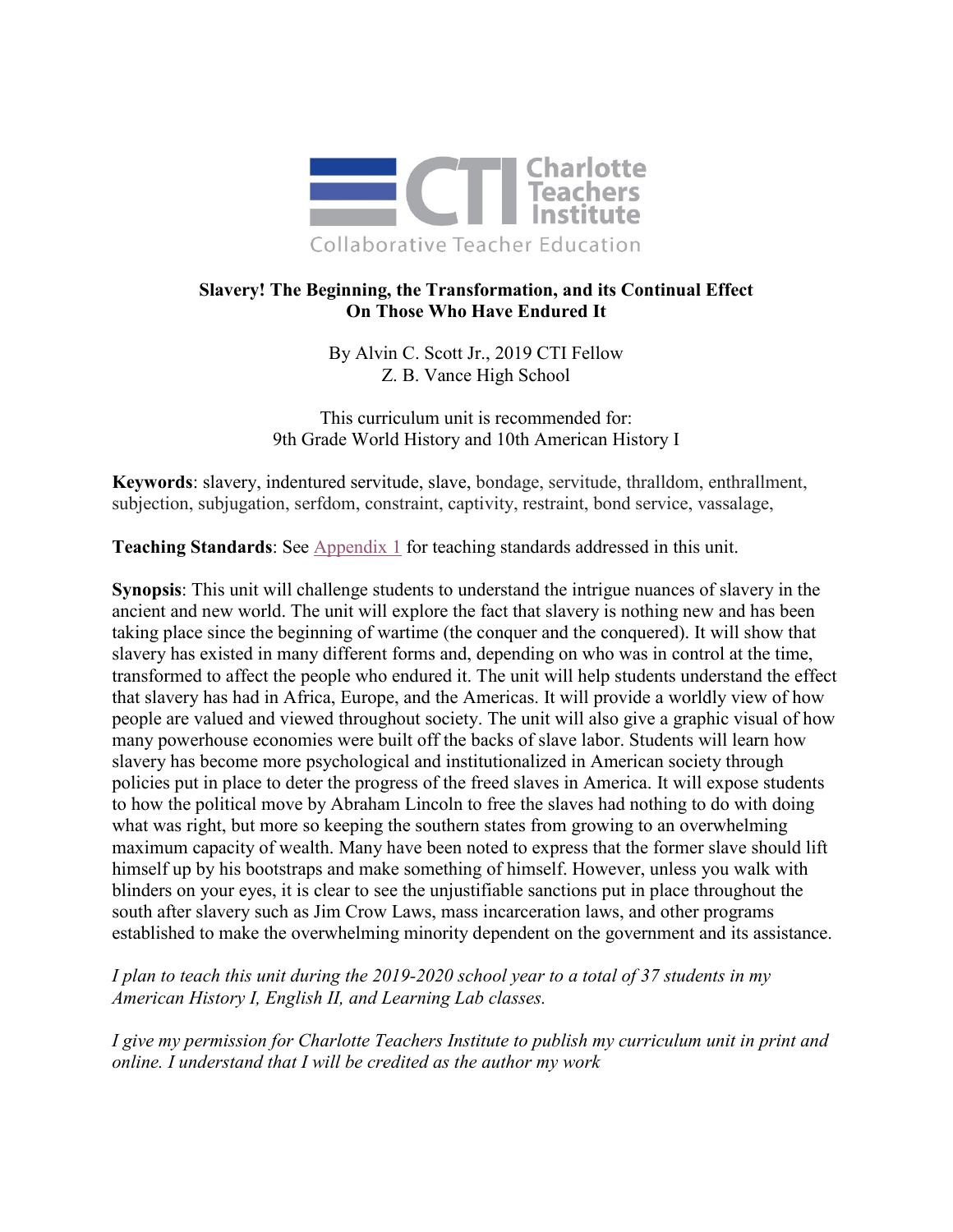# **Slavery! The Beginning, the Transformation, and its Continual Effect On Those Who Have Endured It**

*Alvin C. Scott Jr.*

### **Introduction**

This unit is designed to increase the critical thinking skills of high school age young adults in the area of psychological and mental trauma, and how the trauma of slavery can have a continual effect on generations after the trauma event has occurred. It will make students aware of stereotypes and societal statuses that may be perceived by others toward them and others. The unit will center on events which occurred in Africa, Europe, and the Americas. The information provided in this unit will eliminate the idea that only African Americans were enslaved and treated in a negative fashion. Historically, there have been many people who have endured the hardship and burden of being a slave.

### **School Background**

Z. B. Vance High School has a demographic population of 2% Asian, 30% Hispanic, 62% Black, 4% White, and 2% other races. Free lunch eligibility is 99%. The school reading/language arts proficiency is 26% and its math proficiency is 26%. I teach English II, Civics & Economics, American History I and II, English II, Learning Lab, and English IV. I have been teaching exceptional children for a total of 19 years, and at Z. B. Vance High School for 6 years. I am a lateral entry teacher through RALC. I have a Bachelor of Science in Mass Communications from Norfolk State University, a Master's in Education from Virginia State University, and a Certificate in Leadership from Wingate University. This semester, I have 4 students in my English II class, 14 students in my American History class, and 15 students in my Learning Lab class. My classes are diverse containing students of African American, Latino and Caucasian heritage. Z.B. Vance High School's demographics center around its predominately African American and Latino students who make up 98 percent of the student population. Many of the African American students at Z. B. Vance have a vague idea of their history. Typical publicschool curriculum teaches that the Africans were slaves, and that many of the Latino populations in the Americas are the true Native Americans.

### **Rationale**

Many students have gained a sense of entitlement, not understanding what those before them have went through for them to enjoy the freedoms that they have in America. They are taught by United States History classes that their history basically began with slavery. Some history books in America have even suggested that slaves bought from Africa volunteered their services. However, the truth is students should understand that slavery came out of systems of war. In many cases, when an opposing army or civilization was conquered, some of its population became slaves. Some slaves worked their way to freedom in specific amounts of times set by their capturers. Some students may question why slavery even matters if it doesn't exist anymore. However, recent media coverage shows that this is not true. In countries such as Libya,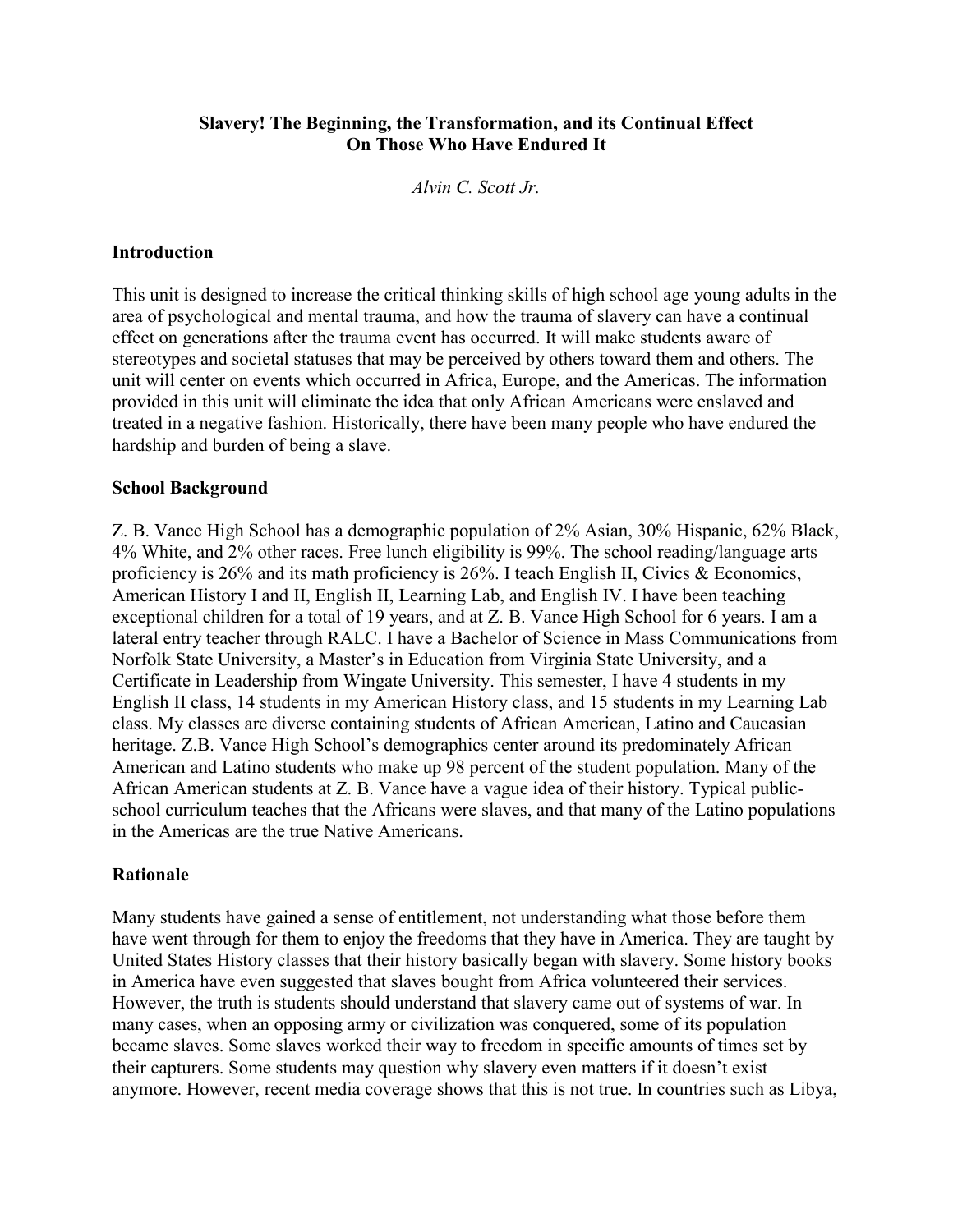slavery still exists. In a recent National Public Radio story, "Migrants Captured in Libya Say They End up Sold as Slaves," a young man was snatched up and held captive; he was later sold as a slave. $<sup>1</sup>$  $<sup>1</sup>$  $<sup>1</sup>$ </sup>

### **Content Research**

l

According to the Merriam Webster dictionary, the term "slavery means submission to dominating influence."[2](#page-2-1) In earlier times, work depended on social class. The lowest in a social class were considered peasants. Peasants were considered the bottom feeders. They had the worst jobs, longest hours, and worked for the lowest wages. Peasants were farmers, construction workers, and unskilled laborers. They were the people that were most responsible for the building of the pyramids. "Many of the peasants lived a low level life, rested in mud brick houses, ate a simple diet, and at times ate the leftovers from the pharaoh due to famine."<sup>[3](#page-2-2)</sup> This ideal of a lower level status has been used throughout societies in the eastern and western world. Peasants were also used as soldiers. "The ideal soldier had been the soldier-peasant who left his plough to fight in the spring and returned to harvest in the autumn, but no longer could peasants farm and fight."<sup>[4](#page-2-3)</sup> The peasant later became a fulltime soldier.

As time went on and more wars ensued between ancient kingdoms, peasantry transformed into slavery. War is a concept that is ancient to everyone in the world. All over the world, war has affected lives in some shape or form. In many of those wars, strategies were focused on defeating and capturing the enemy. The question is what was done to the enemy once captured? "Historians acknowledge the existence of individual slave soldiers but tend to overlook the institution of military slavery which produced them and defined their status."<sup>[5](#page-2-4)</sup> In earlier years, prisoners of war became slaves for their captors, being tormented to work endlessly sometimes until death. "Military slaves were used by Egypt's rulers for ten centuries, from Ahmad Ibn Tulun (r.868-84) to the late nineteenth century. The first slave armies were black, the result of Ibn Tulan having recruited forty thousand Sundanese slaves."[6](#page-2-5) Tulan's use of slaves in the Middle East began a trend in the region not only to capture the opponent and use them as slaves, but to eventually sponsor a movement where individuals would enslave an entire group of people and create slave armies. What was unique about Tulan's army was that it contained both white and black slaves. "By 1815, his idea had evolved into a 'mixed slave army' whose soldiers were white and black slaves. Then in 1820, it evolved again into a 'mixed but classificatory slave army,' which Muhammed Ali specifically designated Mamluks as officers and black slaves as

<span id="page-2-0"></span><sup>&</sup>lt;sup>1</sup> NPR. "Migrants Captured in Libya Say They End Up Sold as Slaves." National Public Radio (March 21, 2018). Accessed December 2, 2019. [https://www.npr.org/sections/parallels/2018/03/21/595497429/migrants-passing](https://www.npr.org/sections/parallels/2018/03/21/595497429/migrants-passing-through-libya-could-end-up-being-sold-as-slaves)[through-libya-could-end-up-being-sold-as-slaves.](https://www.npr.org/sections/parallels/2018/03/21/595497429/migrants-passing-through-libya-could-end-up-being-sold-as-slaves)

<span id="page-2-1"></span><sup>&</sup>lt;sup>2</sup> Merriam-Webster. "Definition of SLAVERY." Accessed October 24, 2019. [https://www.merriam](https://www.merriam-webster.com/dictionary/slavery)[webster.com/dictionary/slavery](https://www.merriam-webster.com/dictionary/slavery)

<span id="page-2-2"></span><sup>&</sup>lt;sup>3</sup> Kirshe, Torie. "Ancient Egypt: Peasants." Accessed October 24, 2019. <http://6awchistory.weebly.com/peasants.html>

<span id="page-2-4"></span><span id="page-2-3"></span><sup>4</sup> Alston, Richard. *Soldier and Society in Roman Egypt: A Social History*. London; New York: Routledge, 1995. <sup>5</sup> Archer, Léonie J., and History Workshop Centre for Social History (Oxford, England), eds. *Slavery and Other Forms of Unfree Labour*. History Workshop Series. London; New York: Routledge, 1988.

<span id="page-2-5"></span><sup>6</sup> Walz, Terence, and Kenneth M. Cuno, eds. *Race and Slavery in the Middle East: Histories of Trans-Saharan Africans in Nineteenth-Century Egypt, Sudan, and the Ottoman Mediterranean*. Cairo; New York: American University in Cairo Press, 2010.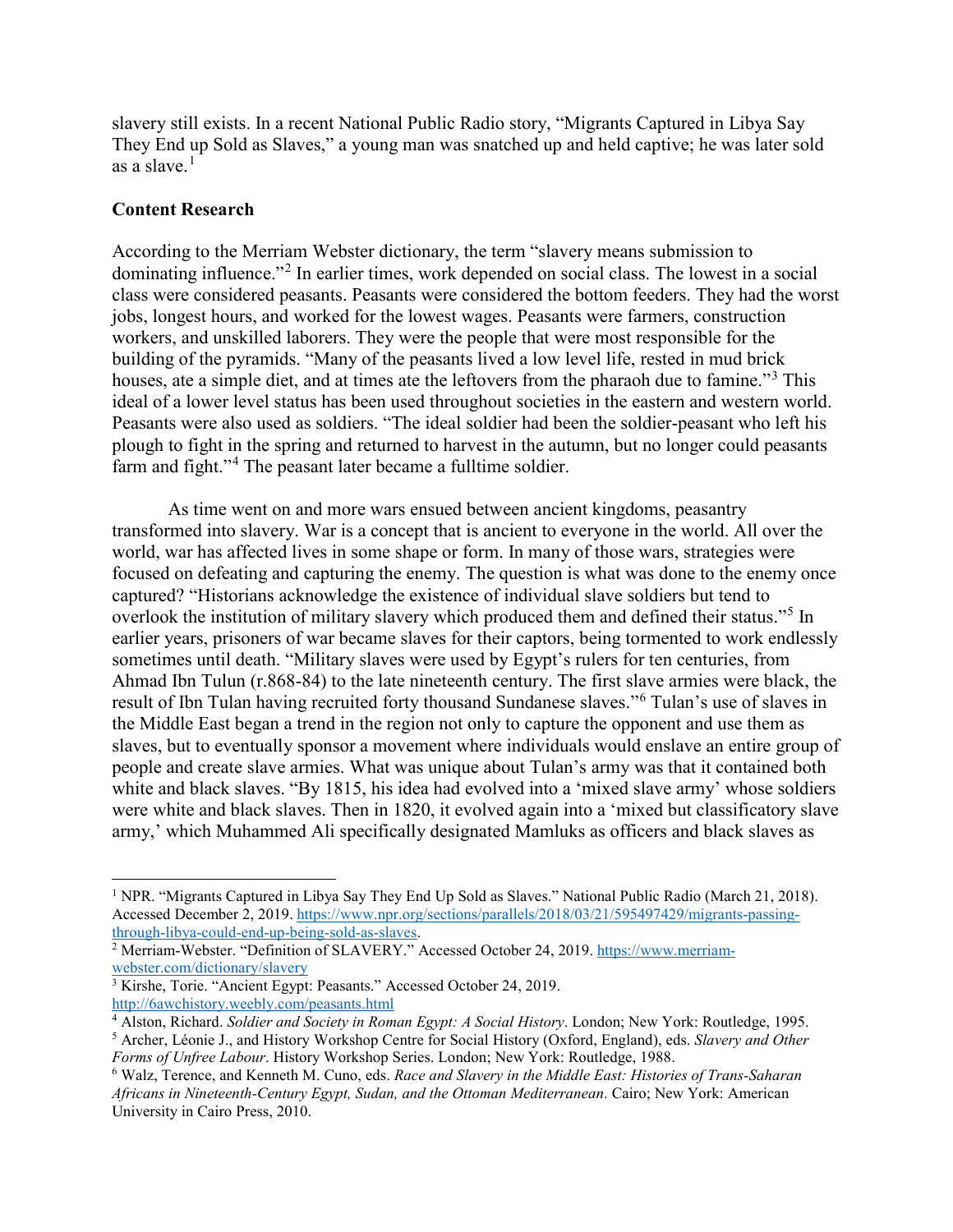soldiers."<sup>[7](#page-3-0)</sup> The practice of building slave armies went on for years as Muhammed attempted to build a loyal merciless army that would only be dedicated to him and follow his every order. The number of slaves in the army grew tremendously over time, even through years of plagues and other health epidemics. "It is believed that half of all slaves in Egypt lived in Cairo, so there were perhaps from twenty two thousand to twenty five thousand slaves in a of Egypt at this time."[8](#page-3-1) In the nineteenth century, Egyptian Circassian females were kept as mistresses for the wealthy Turks, while male and female Negro slaves were used for more domestic work throughout the kingdom. This lasted until official action was taken against the slave trade by wealthy Europeans who were appointed in high ranking positions throughout Sudan where the majority of the Negro slaves were coming from. White slaves were taken from the eastern coast of the Black Sea and from the Circassian settlements of Anatolia via Istanbul.

Slavery in Libya started in the eighteenth century by a group of people called the "Adamu-sawa -derived from Arabic: Ghaddmisa-i.e. the people from the oasis of Ghadames, the most important inland station on the old central trans-Saharan trade route, today situated on Libyan territory only a few miles south of the point where Algeria, Tunisia and Libya meet."[9](#page-3-2) Slavery was governed by Islamic Law in North Africa and the Middle East. These people were said to be the first whites that the Sundanese people were to come in contact with. "According to Bovill, of an estimated 10,000 slaves being traded annually across the Sahara until the midnineteenth century, around half entered the Regency of Tripoli (with about 2,500 going to Morocco and the rest to Algeria and Tunisia).<sup>"[10](#page-3-3)</sup> The slave trade was there main source of income between 1830 and the 1900s for the Ghadames. However, they had a major economic change coming their way. "It was in this period that the slave trade, so important for the Ghadamisi merchants, collapsed, largely as a result of increasing European pressure on the Sublime Porte, thus forcing the tradesmen of the oasis to look for other precious commodities to transport through the Sahara with the customary substantial profit."<sup>[11](#page-3-4)</sup> Ulrich Haarmann wrote that this information was backed up and substantiated by documents found in the home Bashir Qasim Yusha, whose family is a well-known relative of the Berber Clan, known for their slavery practices in Europe, Africa, and the Middle East.

Even though slavery ended in Libya in the nineteenth century, it's ironic that slavery has reappeared and exists again in the present year 2019 due to an influx of Sub-Saharan immigrants running from conflicts in their countries. "The release of the footage by CNN in November 2017 that appeared to show youths from sub-Saharan countries being sold to buyers at undisclosed locations in Libya drew global attention and condemnation as well as further media coverage in both Africa and Europe."[12](#page-3-5) Pictures and videos were obtained giving concrete evidence of the slave market operating on high levels. This has caused protest all over the world. "In December

l

<span id="page-3-0"></span><sup>7</sup> Ibid.

<span id="page-3-1"></span><sup>8</sup> Ibid.

<span id="page-3-2"></span><sup>9</sup> Haarmann, Ulrich. "The Dead Ostrich Life and Trade in Ghadames (Libya) in the Nineteenth Century." *Die Welt Des Islams*, New Series, 38, no. 1 (1998): 9-94. [www.jstor.org/stable/1570730](http://www.jstor.org/stable/1570730)

<span id="page-3-3"></span><sup>10</sup> Temperley, Howard. *After Slavery: Emancipation and Its Discontents*. Routledge, 2013.

<span id="page-3-4"></span><sup>11</sup> Haarmann, Ulrich. "The Dead Ostrich Life and Trade in Ghadames (Libya) in the Nineteenth Century." *Die Welt Des Islams*, New Series, 38, no. 1 (1998): 9-94. [www.jstor.org/stable/1570730](http://www.jstor.org/stable/1570730)

<span id="page-3-5"></span><sup>&</sup>lt;sup>12</sup> Wilson, Joseph, and Abdulmutallib Abubakar. "Pictorial Framing of Migrant Slavery in Libya by Daily Trust Newspaper Nigeria." *MCC* 1, no. 2 (December 2017). Accessed December 2, 2019. <https://www.researchgate.net/publication/327592944>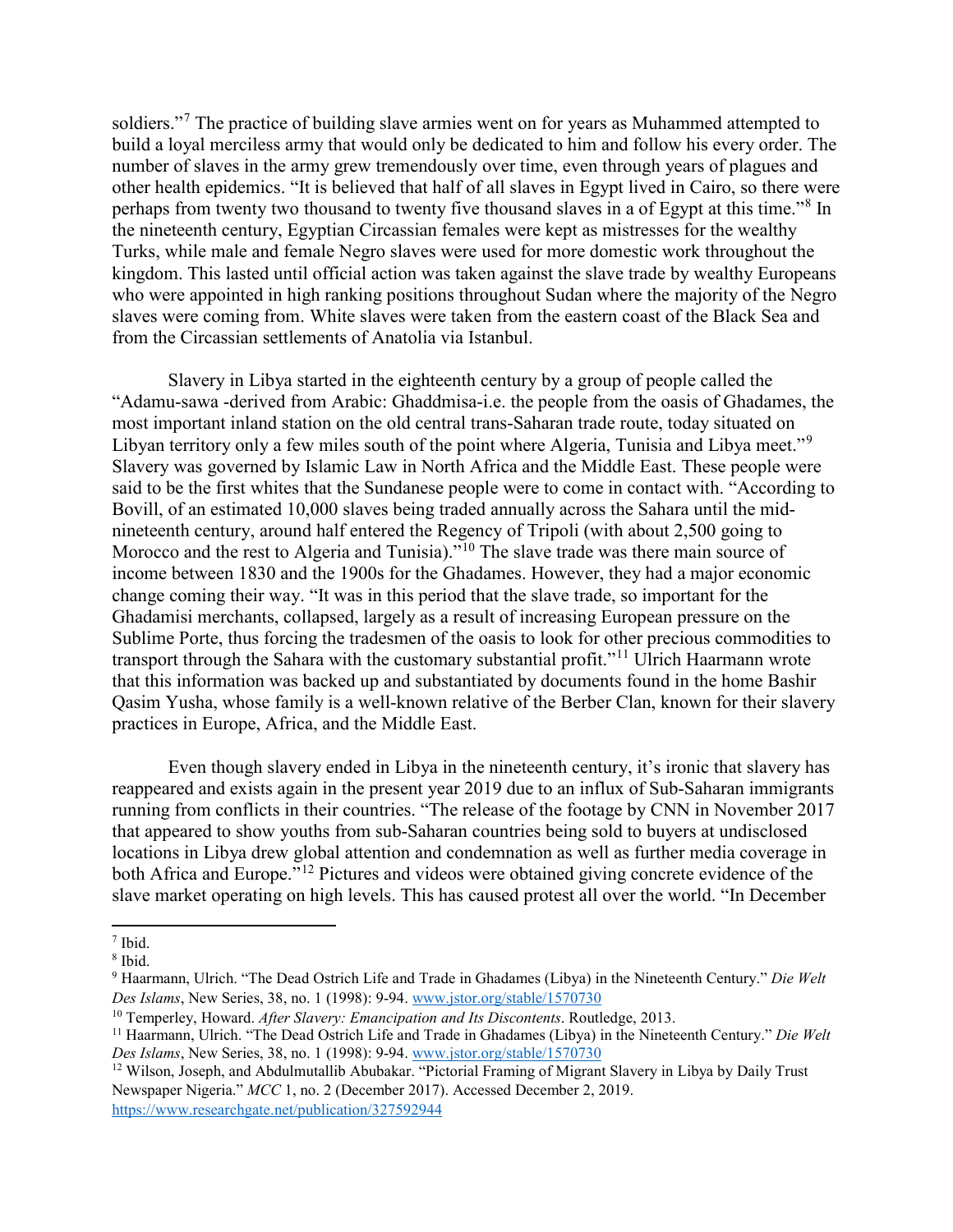2017, the Federal Government of Nigeria identified 2,778 Nigerians trapped in the Libyan detention camps…. Furthermore, Public Notice (2018 paragraph.1), in respect of this, reported that 'The Federal Government says it is working with Libyan Authority to negotiate the release of all Nigerians in Libya slave camps and ensure their repatriation safely to the country."<sup>[13](#page-4-0)</sup>

One situation that played a major role in the growth of the slave markets in Libya was the outing of Omar Kaddafi's regime in 2011. Immigrants are being trapped and sold multiple times to the highest bidders. Pictures in Libya show refugees are being dehumanized, tortured, and at times killed. They show men, women, and children lying face down on the ground with loaded weapons being pointed at them, being kicked, slapped, punched, and spit on. People are being branded on their faces with numbers representing the order of purchase in which they were bought causing permanent scares for life. One captured slave claimed, "They kept us in a large, container-like shed. It was really a cramped area with around 320 of us and had one toilet to share. I stayed there for three months."<sup>[14](#page-4-1)</sup>

Turning to slavery in the Americas, which started more than 400 years ago, it is interesting to note that Africans were being shipped into South America and the Caribbean at least a decade before they reached the shores of Jamestown in North America. "However, those enslaved in North America during the colonial period were a minority; only 6% of Africans were taken to the East Coast of North America between 1500 and 1870. Slave imports from Africa were overwhelmingly taken to South America and the Caribbean."<sup>[15](#page-4-2)</sup> The combination of slaves in South America and the Caribbean comprised the largest number of African slaves in the new world. Many of the slaves were taken to Brazil to work sugar plantations. As the Caribbean Islands saw the use of slaves become profitable, they too began the process of implementing the practice of slavery throughout the islands to create products for the international market. Slavery first began as indentured servitude, where a person could come and work for their freedom and eventually gain the rights and privileges of all other citizens. However, indentured servitude did not last long as the Caribbean slaveholders realized that the best labor was African slave labor to maximize their profits from their products on their plantations.

As different methods of slavery were introduced and put into action, some of them became synonymous with the word capitalism. Capitalism is defined as "an economic system characterized by private or corporate ownership of capital goods, by investments that are determined by private decision, and by prices, production, and the distribution of goods that are determined mainly by competition in a free market."<sup>[16](#page-4-3)</sup> Slaves became private property in which taxes were paid and ownership was given. The beginning of the new world brought about a new age for slavery. No longer could a person earn their way out of slavery. They became a slave in a generational system which made the slave and the child of a slave born into slavery with no freedom. This was a slave trade which included Africa, Europe, the Caribbean, and the Americas. These practices went on for centuries in the new world, assisting the American

<span id="page-4-0"></span> $13$  Ibid.

<span id="page-4-1"></span><sup>14</sup> Naib, Fatma. "Slavery in Libya: Life inside a Container." *Al Jazeera* (January 26, 2018). Accessed November 26, 2019.<https://www.aljazeera.com/news/2018/01/slavery-libya-life-container-180121084314393.html>

<span id="page-4-2"></span><sup>15</sup> Johnson, Charlotte. "The South American Slave Trade." *Manchester Historian* (February 24, 2014). Accessed December 2, 2019[. https://manchesterhistorian.com/2014/south-american-slave-trade/](https://manchesterhistorian.com/2014/south-american-slave-trade/)

<span id="page-4-3"></span><sup>&</sup>lt;sup>16</sup> Merriam-Webster. "Definition of CAPITALISM." Accessed October 31, 2019. [https://www.merriam](https://www.merriam-webster.com/dictionary/capitalism)[webster.com/dictionary/capitalism](https://www.merriam-webster.com/dictionary/capitalism)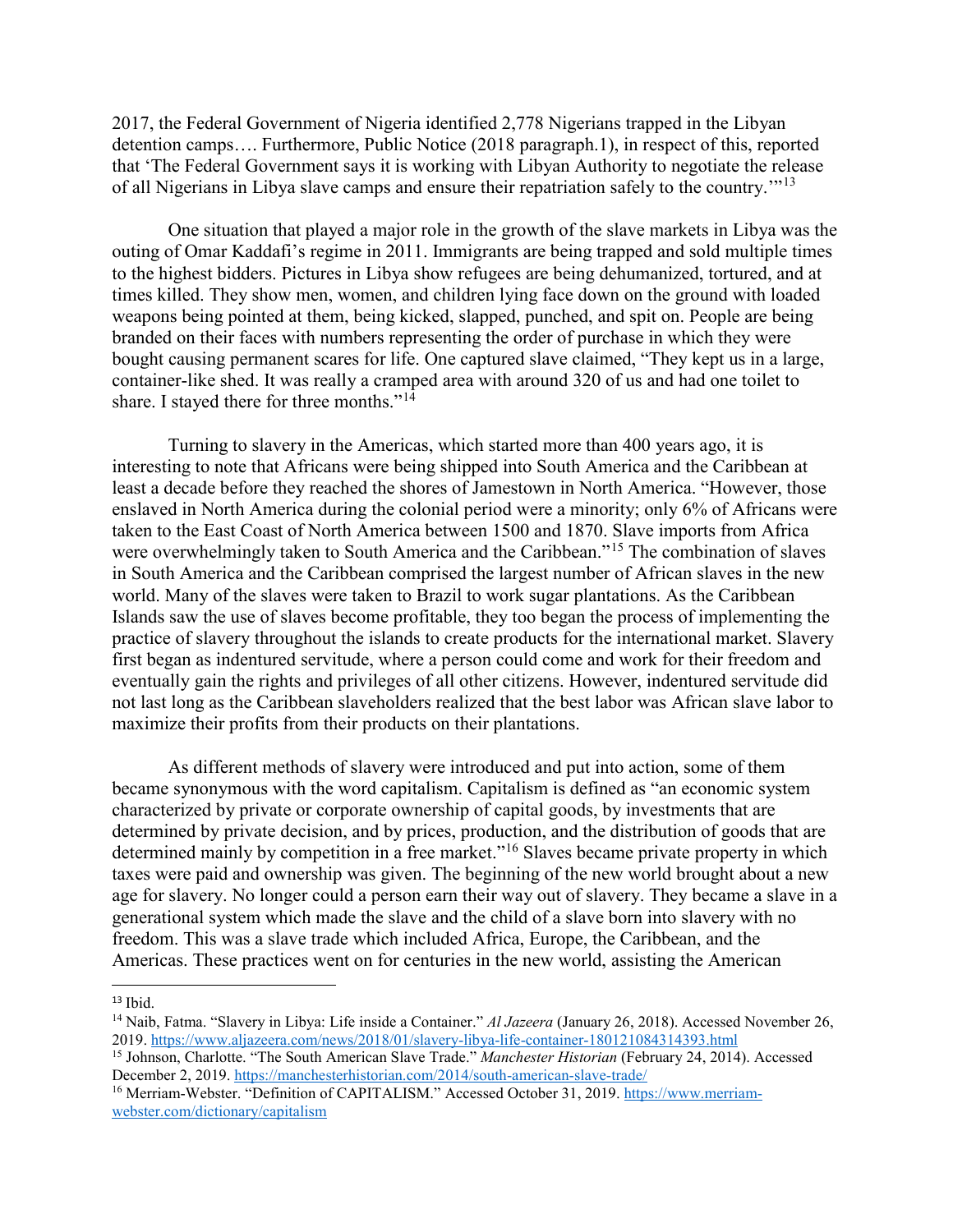government in becoming a superpower, based off the backs of African slave labor. When the Europeans touched the new soil of America their intentions were not clear with the indigenous Americans. As more people arrived in the western hemisphere, along came diseases, which wiped out over half of the native indigenous population. As shown in previous research,  $17$ "Europeans brought deadly viruses and bacteria, such as smallpox, measles, typhus, and cholera, for which the Native Americans had no immunity."[18](#page-5-1) This began the process of killing the natives off. It also began the process of the newcomers attempting to enslave the indigenous Americans.

This thought process bought about a change in philosophy. The newly formed American colonies attempted to move the Indians to the Caribbean, New England, and other territories to work in order to bring in new Africans that did not know the land and use them as slaves. This eliminated a crucial threat to their way of life. It was a power move in the control structure. "The record of Native enslavement also shows how the white desire to put workers in bondage intensified the chaos of contact, disrupting intertribal politics and creating uncertainty and instability among people already struggling to adapt to a radically new balance of power."[19](#page-5-2) The Natives knew the land and would fight back, trying to stay in power over their territory. They would use guerilla tactics that would at times overwhelm the Europeans. However, the Europeans were persistent in their attacks and raids, murdering, raping, capturing, and torturing as many natives as possible eliminating their threat. "Alan Gallay writes that between 1670 and 1715, more Indians were exported into slavery through Charles Town (now Charleston, South Carolina) than Africans were imported."[20](#page-5-3) On the other side of the world, negotiations were being held with slave traders in Africa. Many of the slave traders were of the Muslim faith. However, there were many of the native African tribal chiefs who participated willingly and unwillingly. Some due to a lack of uncertainty and lack of knowledge of the effects it would have on its brothers and sisters traveling across the treacherous Middle Passage to the new world.

The majority of the slaves who came to the Americas were from West Africa. While on the trip through the middle passage, slaves were forced to sleep in small quarters within the bow of the ship often laying in urine and feces. Once reaching America, slaves were sold and bought at auctions throughout the South. Slavery was physical and psychological. Women, men, and children were forced to work on the plantations of the slave master, both inside and outside of the plantation house. Slaves were beaten, raped, tortured, and murdered for disobeying their masters, and at other times just for pleasure and entertainment. Families were ripped apart, and male slaves were breeded with a host of different females in order to increase the population of available workforce. Overseers watched slaves closely in order to avoid slave escapes and slave revolts throughout the south.

l

<span id="page-5-0"></span><sup>17</sup> Denevan, William M., ed. *The Native Population of the Americas in 1492*. Madison: University of Wisconsin Press, 1976.

<span id="page-5-1"></span><sup>18</sup> Nunn, Nathan, and Nancy Qian. "The Columbian Exchange: A History of Disease, Food, and Ideas." *Journal of Economic Perspectives* 24, no. 2 (June 2010): 163–88.<https://doi.org/10.1257/jep.24.2.163>

<span id="page-5-2"></span><sup>19</sup> Onion, Rebecca. "America's Other Sin." *Slate* (January 18, 2016). Accessed December 2, 2019. [http://www.slate.com/articles/news\\_and\\_politics/cover\\_story/2016/01/native\\_american\\_slavery\\_historians\\_uncover](http://www.slate.com/articles/news_and_politics/cover_story/2016/01/native_american_slavery_historians_uncover_a_chilling_chapter_in_u_s_history.html)

<span id="page-5-3"></span>[\\_a\\_chilling\\_chapter\\_in\\_u\\_s\\_history.html](http://www.slate.com/articles/news_and_politics/cover_story/2016/01/native_american_slavery_historians_uncover_a_chilling_chapter_in_u_s_history.html)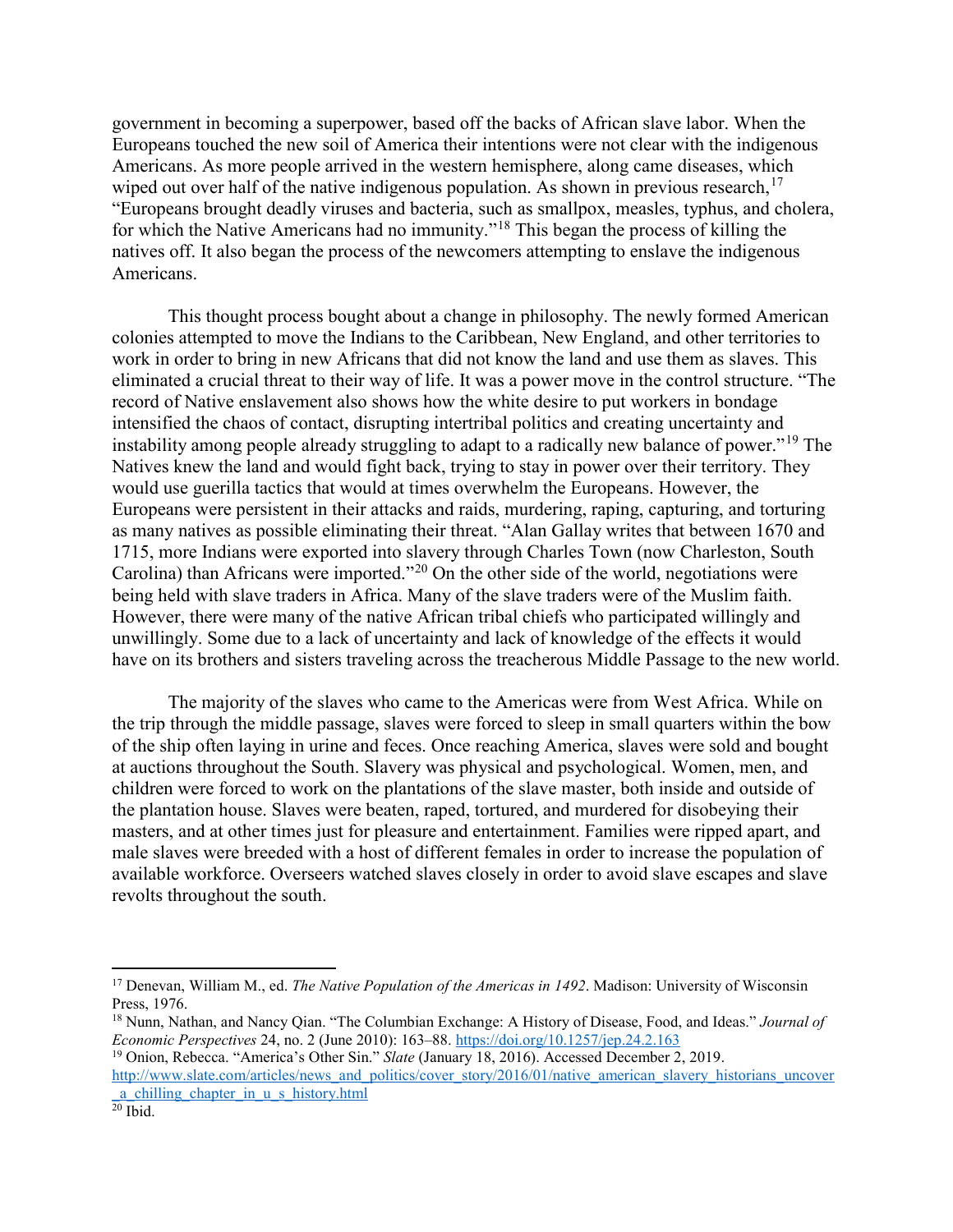The cash crops of the south were tobacco, cotton, and sugar cane. Slave labor was the reason why the south was in a league of its own when it came to the production of self-made millionaires per capita. "Slave labor had become so entrenched in the Southern economy that nothing—not even the belief that all men were created equal—would dislodge it. When delegates to the Constitutional Convention met in Philadelphia in the summer of 1787, they were split on the moral question of human bondage and man's inhumanity to man, but not on its economic necessity."[21](#page-6-0) Slaves were counted as three-fifths of a person, increasing the south's representation in Congress. As the south became more powerful, the north was having difficulty competing economically, so some individuals in Congress latched on to the abolishment of slavery movement in which certain economic policies were passed that would affect the southern consumer. "Before the American Civil War, Abraham Lincoln and other leaders of the antislavery Republican Party sought not to abolish slavery but merely to stop its extension into new territories and states in the American West."[22](#page-6-1) The south became weary after Lincoln was elected president and they began to secede from the union, forming the Confederate States of America. The non-willingness to cooperate as one union led to war between the North and South.

# **Instructional Implementation**

Implementation of my topic will begin with a classroom discussion exploring several different aspects of slavery. As the teacher, I will provide a brief ten-minute introductory background of the history of slavery, and some of its effects on the people who have endured slavery. Students will be placed into groups of four and given a question about slavery to discuss among their group. Rules for group discussion will be given out before the discussion activity begins. Multiple teaching strategies will be used during this process. Among them are the use of  $21<sup>st</sup>$ century technology to help teach methods and engage students in the implementation of strategies, differentiated instruction to reach the different levels that students may be on at one particular time, and collaborative learning so that students can bounce ideas and help one another while engaging in academic activities. Some of the activities that will be included in the lesson plans are 3-2-1, Analyzing Images, Annotating and Paraphrasing Sources, Barometer: Taking a Stand on Controversial Issues, Graphic Organizers, Chunking, Close Reading, Concentric Circles, and Exit Tickets. Students will be assessed formally and informally. Informal testing will be delivered in the form of Exit Tickets where students will be required to reach 80 percent mastery for understanding. Students will be given a teacher-made assessment for formal testing of the unit, and they will have to gain 80 percent mastery for proficiency.

### Lesson Plan One

The instructional focus will be to examine the different nuances of slavery in Ancient Egypt and explain the role that slaves played in Egyptian society. Lesson objectives are to gain an understanding of the need for slaves in Ancient Egypt, to compare the different levels of social status in Egyptian society, and to determine the geographic locations from which slaves were taken. Essential questions are: Can you explain the structure of slavery in Ancient Egypt? If

<span id="page-6-0"></span>l <sup>21</sup> Timmons, Greg. "How Slavery Became the Economic Engine of the South." History.com (August 31, 2018). Accessed December 1, 2019.<https://www.history.com/news/slavery-profitable-southern-economy>

<span id="page-6-1"></span><sup>&</sup>lt;sup>22</sup> History.com Editors. "Slavery Abolished in America." History.com (July 28, 2019). Accessed December 2, 2019. <https://www.history.com/this-day-in-history/slavery-abolished-in-america>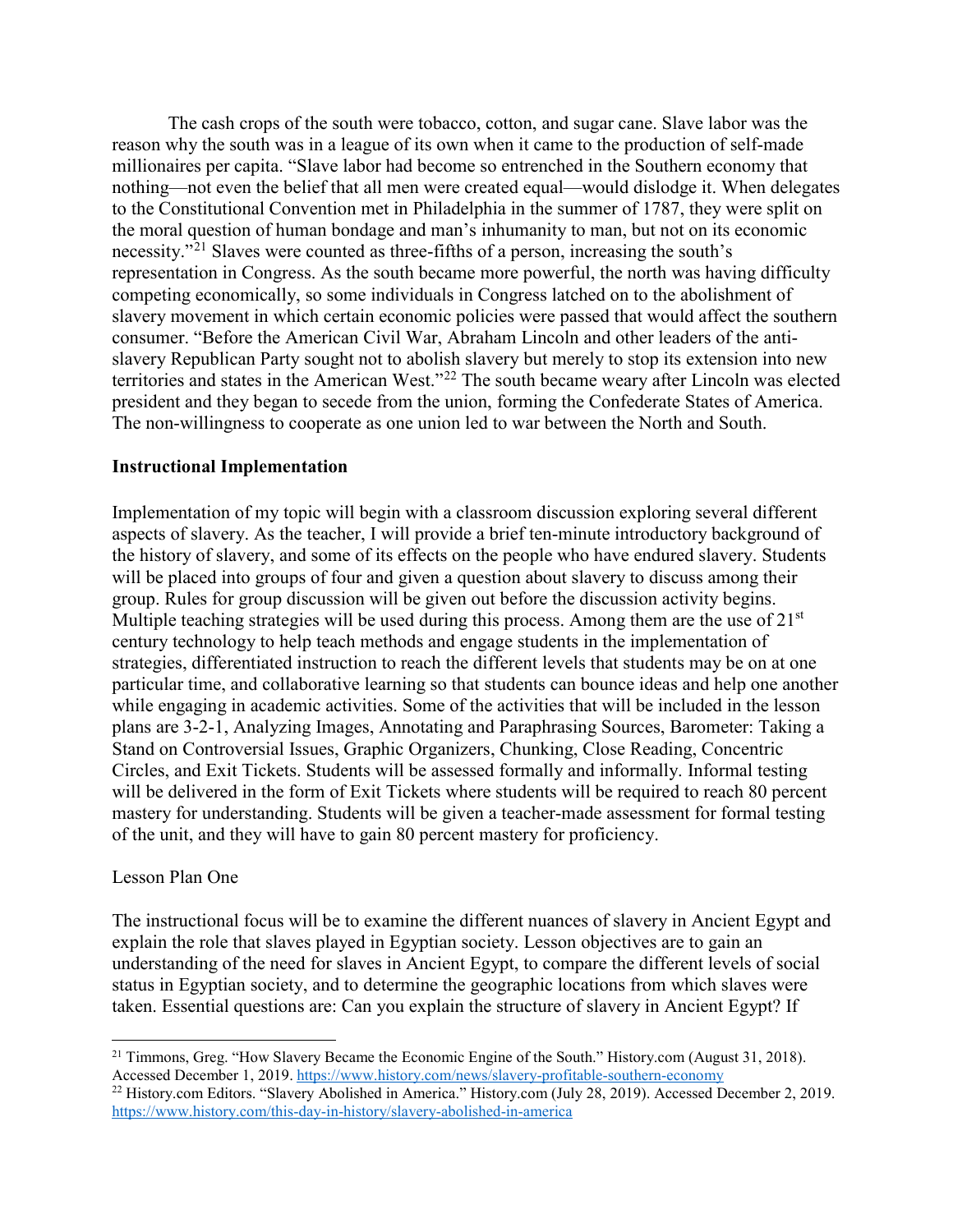given a comparison graphic organizer, will you be able to compare slavery in Ancient Egypt to slavery in Libya and America? Can you explain the structure of slavery in Libya, past and present? Based on the facts given, can you explain how slavery still affects individuals in the post-slavery state?

Students will watch a connecting YouTube video on servitude and slavery in Ancient Egypt (see teaching resources in Appendix 3). The video is nearly 8 minutes long and breaks down the complex structure of servitude and slavery in Egypt. While watching the video, students will have a sheet of paper jotting down their thoughts and first impressions of the video. Once the video has finished, each student will get a 2-minute segment to express what they thought of the video. Students will increase their map awareness skills by examining a map of Egypt. After doing so, students will be able to understand geographic locations when discussed throughout the unit. The teacher will give some background knowledge on the importance of particular cities in Egypt related to the lesson.

The lesson will then turn its focus to vocabulary. Words will be defined by using the Frayer method (see Appendix 3). The following words will be defined: slavery, indentured servitude, slave, bondage, servitude, thralldom, enthrallment, subjection, subjugation, serfdom, constraint, captivity, restraint, bond service, peasant, and vassalage. Other key words are status, noble, and pharaoh. Students will have 20 minutes to complete this task.

For guided practice, the teacher and students will engage in a close read called "Egyptian Slavery Facts for Kids" (see Appendix 3). This document is an easy read for some students who may be on different reading levels. It is also a reinforcement of the video previously seen at the beginning of class. Students will annotate and chunk each paragraph for better understanding to the right of the text. Each student will receive 2 different colored highlighters (yellow and pink). The yellow highlighter will be used to highlight the first sentence of the paragraph and the last sentence of the paragraph. This will allow students to get a minor understanding of the paragraph before fully reading it. The pink highlighter will be used to highlight supporting details related to the main idea. The teacher will model this for the students to ensure that students understand the process. Students will have 20 minutes to complete this task.

During independent practice, the students will draw a character map depiction of their vision of slavery in Ancient Egypt on canvas. Students will use lead pencils, markers, and colored pencils to complete this task. Students will also include a caption at the bottom of the picture explaining what is going on in their picture. Students will have 15 minutes to complete this task. After completing the character map, students will present their drawings to the class using their jotted down thoughts throughout the drawing.

Students will have 20 minutes to complete more guided practice. Students will close read two articles: "Egyptologist: The life of slaves in Egypt was not as hard as we think" and "Slaves and Slavery in Ancient Egypt" (see Appendix 3). Annotation and chunking skills will be used to break down the reading selections. Graphic organizers will be handed out, asking students for the main idea of the article and four supporting details which will be provided as textual evidence reinforcing the student's choice. After identifying the main idea and supporting details, students will answer questions and provide textual evidence to support their answers. If students do not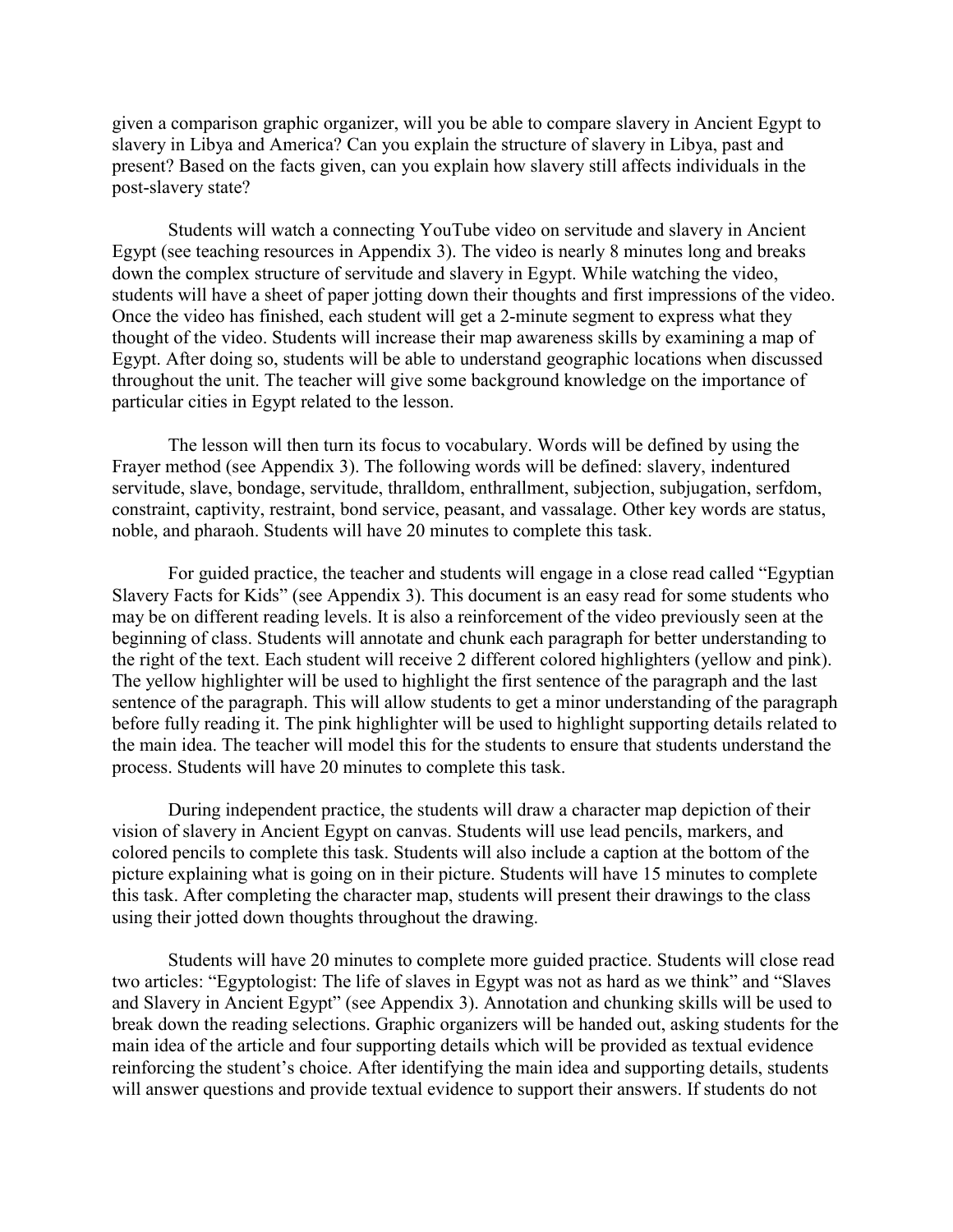finish the activity in class, they will complete at home for homework. Time permitting, students will spend the last 5-6 minutes of class summarizing what they learned during the lesson.

### Lesson Plan Two

The instructional focus of this lesson is to examine the slavery system of Libya from the past to present, including how it has resurfaced and regained strength with the mistreatment of immigrants passing though the country fleeing from war. Lesson objectives are as follows: explain how slavery began in Libya, identify the reasons why slavery was ended in Libya during its first stint in the 1900s, compare and contrast slavery in Libya with slavery in Ancient Egypt, and examine and analyze the current slavery situation in Libya. Lesson essential questions are: How would you elaborate on the reason why slavery existed in Libya? What are the pros and cons to slavery in the Libyan system? What can you point out about the method in which slavery was ended in Libya during the  $19<sup>th</sup>$  Century? How would you generalize the treatment of slaves in Libyan society?

The student warm-up will consist of students watching a video called "Migrants being sold as slaves in Libya" (see Appendix 3). Students will have a writing utensil and paper to jot down their thoughts about the video. At the end of the video, the teacher will give a brief explanation of the video in case students harbor any confusion about what they watched. Students will be given the task of creating a travel brochure for Libya. This will help the students become more familiar with the geographic location and culture of Libya.

Guided practice for students will consist of two fact sheets. One fact sheet will contain facts about slavery in Ancient Egypt and the other will be an article with facts about slavery in Libya. Students will read both the fact sheet and the article on Libya and compare and contrast using the Venn diagram graphic organizer. Students will have 20 minutes to complete this task.

For independent practice, students will have 25 minutes to complete this task, and the teacher will model this task working alongside students. Students will read an article from *Time Magazine* called "The Libyan Slave Trade Has Shocked the World. Here's What You Should Know" (see Appendix 3). Students will chunk and annotate writing to the right side of the article and use highlighters to mark the main idea and details of the selection.

After reading and analyzing the article, students will turn and talk about the article, sharing their opinions and thoughts with one another. Students will have 10 minutes to read the article and 5 minutes to turn and talk on the teacher's command. After turning and talking, students will be given 5 teacher-made questions for understanding. They will have to provide textual evidence to support their answers.

Finally, students will be given 20 minutes to watch the video "Cameroon: Migrants tell of Libya's slave market hell" (see Appendix 3). Students will write a paragraph summarizing the video on an index card. The paragraph will also include how the students feel about the current slavery situation taking place in Libya. Students will turn this index card in as their exit ticket before leaving the classroom.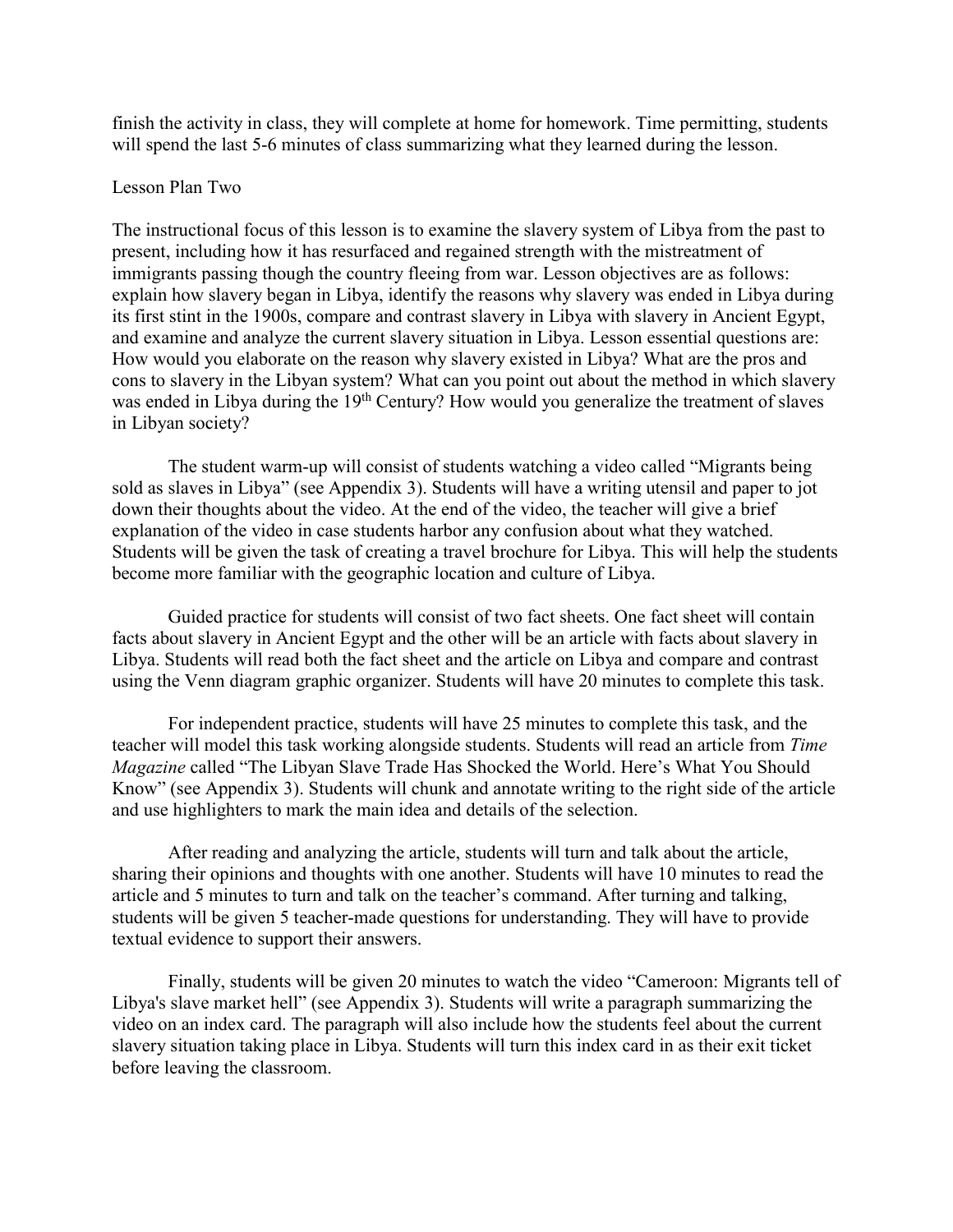#### Lesson Plan Three

This lesson will start with the term "Emancipation Proclamation" written in a bubble map on the board. Students will watch a video called "The Emancipation Proclamation Explained: US History Review" (see Appendix 3) and be asked to describe what they know about the term. Scholars will be given 12 minutes to complete the task.

Next, the teacher will give a brief 7-minute lecture about the origins of slavery in the Americas. Students will be divided into groups of four and be given the task of developing a timeline of slavery. This timeline should be detailed and include as many important and relevant dates as possible. Supplies for the timeline creation will be provided. Students will be given 20 minutes to complete this task. After this task is completed, students will take a picture of their timeline with their electronic device and travel the room and compare their timeline with those of their peers. This will create discussion as to why certain dates should be deemed important or irrelevant on the timeline.

After creating their timelines, students will prepare to dissect the Willie Lynch letter (see Appendix 3). This activity will be guided by the teacher. Students will highlight the text as before and chunk and annotate to the right side of the letter. The teacher and students will discuss and analyze the letter together.

After analyzing the letter, students will be broken into groups of three and given a question to answer. Each group will be given a different question. Example questions are: Can you explain how beating, embarrassing, and killing the strongest male in the unit of slaves could have a psychological effect on those who witnessed it? Can you explain how beating, embarrassing, and giving the second strongest male a near death experience could psychologically affect the unit of slaves? What would be the rationale behind the slave master having sexual relations with the female slaves? Why was it important to turn the young black male against the old black male? What was the importance of turning the light skin slave against the dark skin slave? These questions will be circulated around the room and answered by each group. Students will share their answers with the class, creating an atmosphere for discussion. The students will have 25 minutes to complete this task.

For independent practice, students will partake in a close read of "What to the Slave Is the Fourth of July?" (see Appendix 3). Along with the reading selection will be questions based on textual evidence. All questions will be framed using Bloom's Taxonomy and seek to create higher levels of thinking. From this activity, students will gain an understanding of why Fredrick Douglass chose to write this letter to the north opposing slavery. The exit ticket for this class will be a KWL chart on slavery. Students will fill this chart out before the end of class and turn it in. This will give the teacher some direction as to how proceed with the class moving forward.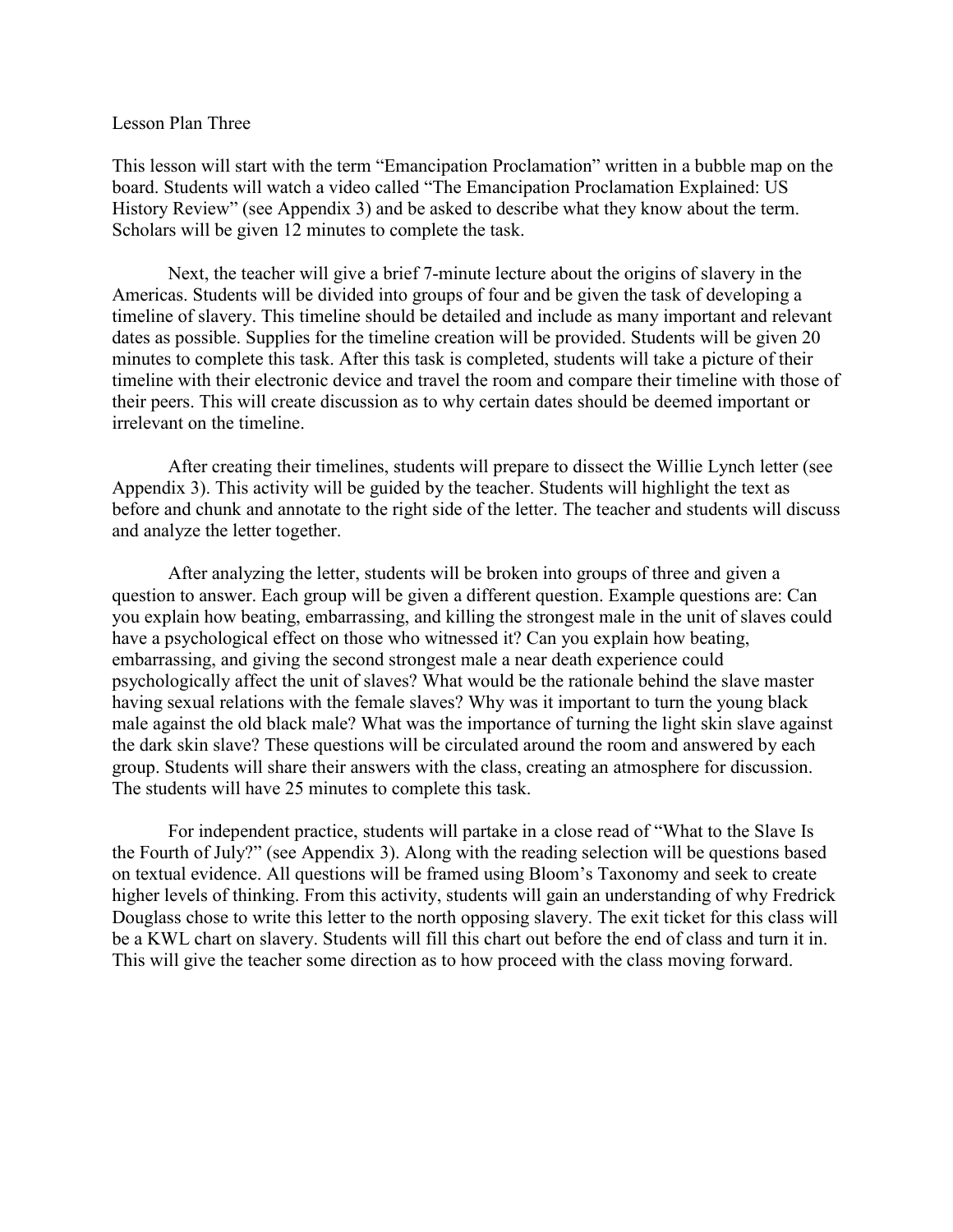# <span id="page-10-0"></span>**Appendix 1: Implementing Teaching Standards**

**WH.H.2.8:** Compare the conditions, racial composition, and status of social classes, castes, and slaves in ancient societies and analyze changes in those elements.

**AH1.H.1**: Apply the four interconnected dimensions of historical thinking to the American History Essential Standards in order to understand the creation and development of the United States over time.

# **Appendix 2: Teaching strategies**

Facing History and Ourselves, a non-profit organization based in Brookline, Massachusetts, provides a variety of strategies to nurture critical thinking among students and respectful debate in the classroom. These are highly recommended and are available at the link below:

<https://www.facinghistory.org/resource-library/teaching-strategies>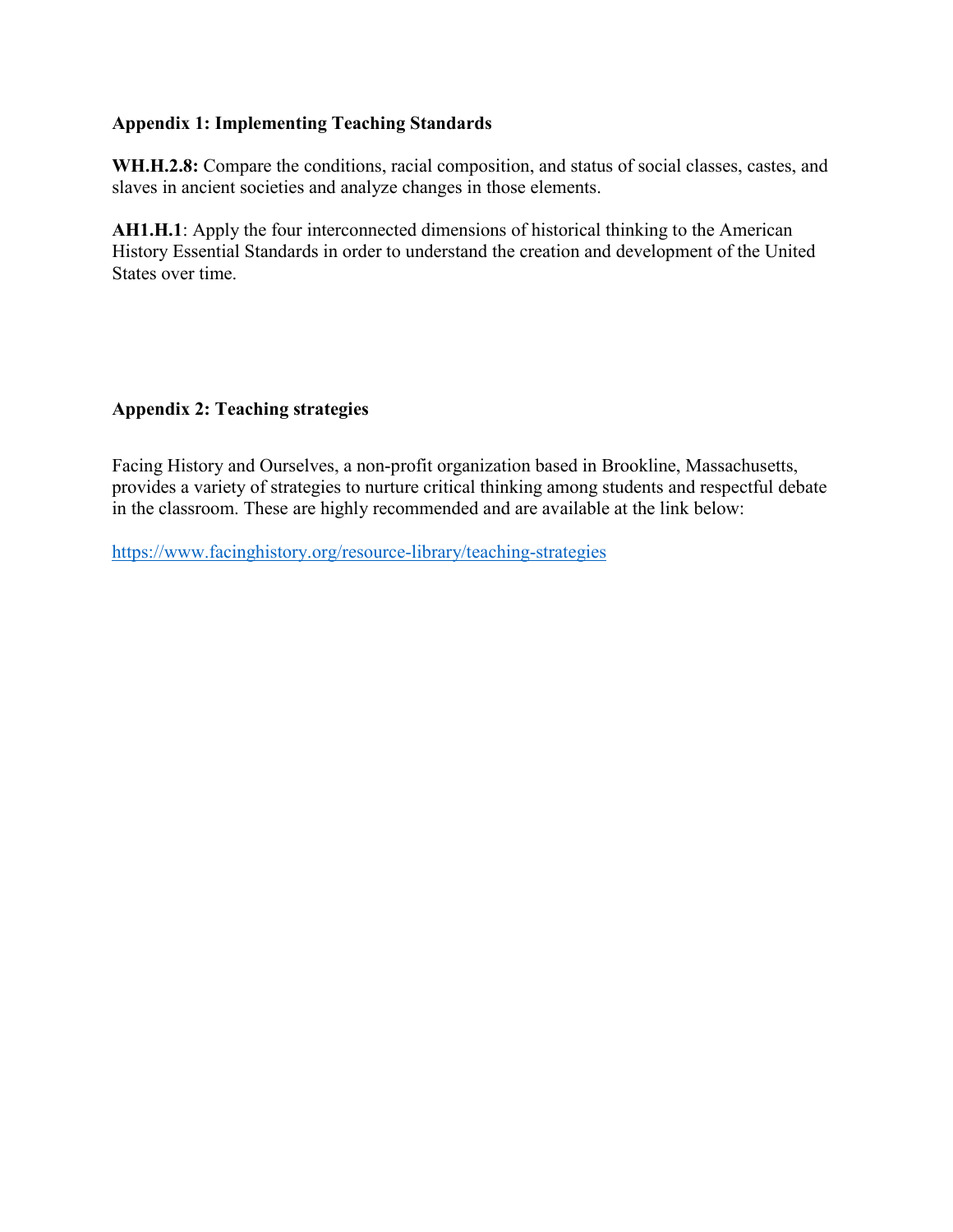# **Appendix 3: Teaching Resources**

Slavery in Ancient Egypt: [https://www.youtube.com/watch?v=oRe\\_jouL6jA](https://www.youtube.com/watch?v=oRe_jouL6jA)

This video gives students an overview of slavery situation in Ancient Egypt. It explains how the slaves had different skills which put them in different roles within the kingdom. The video rejects myths put forth by early historians that slaves were used to build the pyramids. The video introduces two systems, servitude and slavery, and explains how they were used in Egyptian society. It explores the concept of hereditary professions and how it was hard to determine slaves from regular citizens unless they were considered nobility. Information is provided about captured war slaves, slaves given for endowment, slaves given to the king being detached from their land, and concubines given for payment or trade.

# Maps of Ancient Egypt:<https://www.ancient-egypt-online.com/ancient-egypt-maps.html>

By using this site, students and teachers can better understand the geographical landscape of Egypt. The maps make it easier for students and teachers to follow along when reading or watching material on where the slaves were taken from, and what area the slaves were working in within Egypt.

Frayer Model: [https://www.nbss.ie/sites/default/files/publications/frayer\\_model\\_-](https://www.nbss.ie/sites/default/files/publications/frayer_model_-_vocbulary_strategy_handout__copy_3.pdf) [\\_vocbulary\\_strategy\\_handout\\_\\_copy\\_3.pdf](https://www.nbss.ie/sites/default/files/publications/frayer_model_-_vocbulary_strategy_handout__copy_3.pdf)

This teacher resource from the National Behavior Support Service provides steps for implementing the Frayer Model of defining words. It gives examples of the vocabulary models in use and blank copies that the teacher can use for classroom instruction. Lastly, the site lists "Marzano's Six Steps to Effective Vocabulary Instruction."

History for Kids:<https://www.historyforkids.net/egyptian-slaves.html>

This is an easy read fact sheet about slavery in Ancient Egypt. It will allow students and teachers to gain insight on how slavery was sustained in Egypt. The document informs readers about the different occupations based on skills that the slave may have had throughout the kingdom. Lastly, this resource talks about the need for slaves to work the land around the Nile River that would become fertile after floods.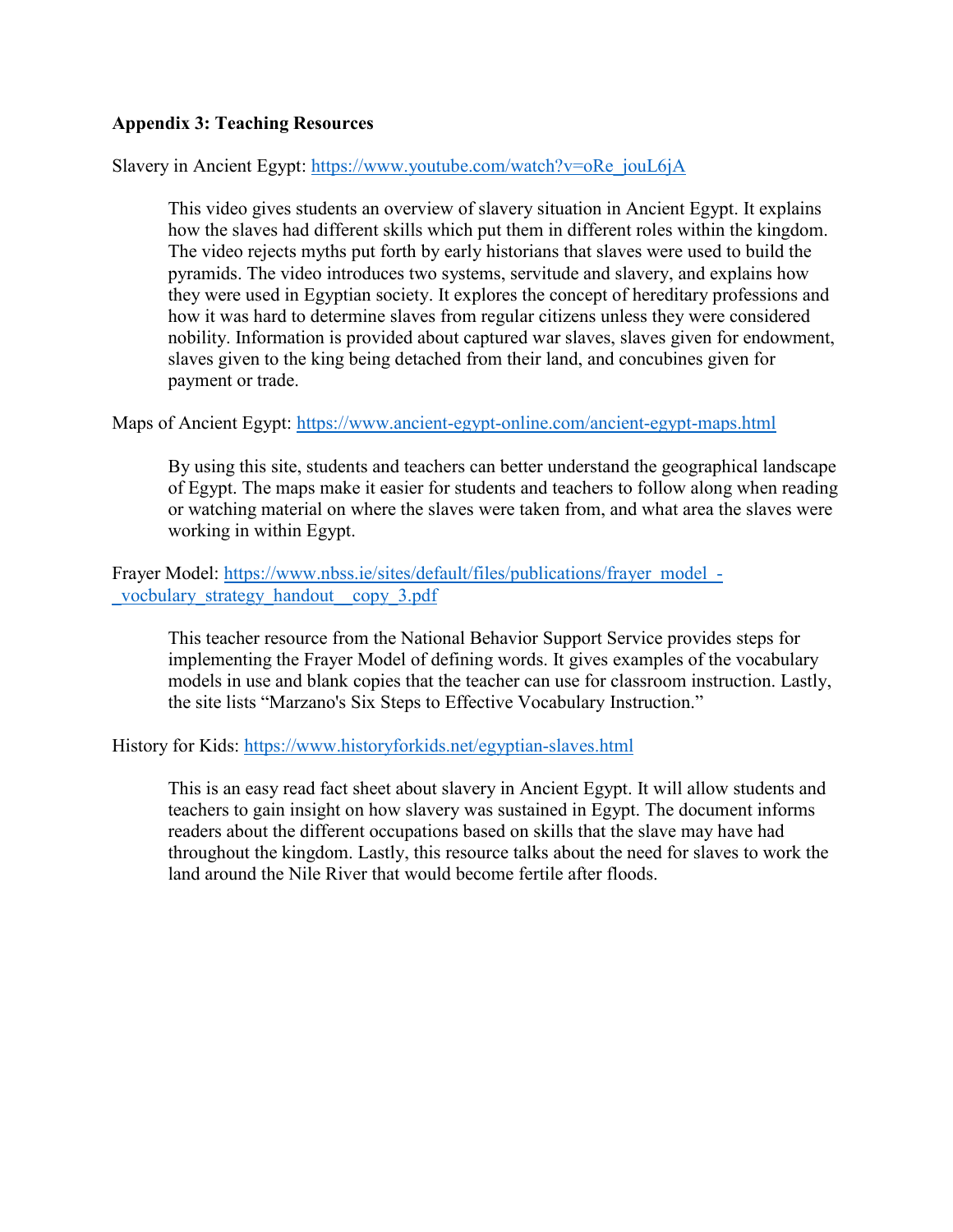Egyptologist: The life of slaves in Egypt was not as hard as we think: [http://scienceinpoland.pap.pl/en/news/news%2C29410%2Cegyptologist-life-slaves-egypt-was](http://scienceinpoland.pap.pl/en/news/news%2C29410%2Cegyptologist-life-slaves-egypt-was-not-hard-we-think.html)[not-hard-we-think.html](http://scienceinpoland.pap.pl/en/news/news%2C29410%2Cegyptologist-life-slaves-egypt-was-not-hard-we-think.html)

This teacher resource is an article shedding light on slavery practices in Ancient Egypt. In this particular article, the author's research has bought him to the conclusion that many of the slaves' lives were not harder than some of the lives of average citizens in Egyptian society. The article emphasizes how the pyramids were built by highly skilled professionals and not slaves. It also explains how many slaves came to Egypt by means of war, and at no point did Egypt's economy survive by means of slavery. Lastly, the article explained how slaves were treated well and allowed to move throughout the country without ridicule, given freedoms that were not restrictive to one area.

### Slaves and Slavery in Ancient Egypt by Jimmy Dunn: <http://www.touregypt.net/featurestories/slaves.htm>

This article can be used as a resource to gain insight on how slavery operated and functioned in Ancient Egypt. However, as resources are used throughout the lesson, teachers and students should be realizing that there are discrepancies in how slavery was actually implemented throughout the kingdom. This article explains how property was distributed in the kingdom, and how slavery was handled throughout different dynasties within the kingdom. The author placed emphasis on how slaves were both black and white and many became slaves as a result of becoming prisoners of war. This article can be compared with other resources to engage students in a compare and contrast situation.

Migrants being sold as slaves in Libya: <https://www.youtube.com/watch?v=2S2qtGisT34>

This CNN YouTube video is a great resource for teachers and students showing them how the slavery market is still alive in modern day Libya. It is narrated by a CNN reporter giving detailed interviews of individuals who were enslaved in Libya in the 21<sup>st</sup> Century. The video was produced undercover in real time by a CNN reporter who had been working on it for months. Reporters were able to determine that slaves were being sold through private auctions at least twice a month.

The Libyan Slave Trade Has Shocked the World. Here's What You Should Know: <https://time.com/5042560/libya-slave-trade/>

This article goes in depth, addressing the migrant problem in Libya. It explains how detention camps are overrun and murder, rape, and forced slavery are being committed upon migrants entering the country of Libya. The author explains how Libya has become a major city for the entrapment and selling of immigrant slaves through private auctions. The article also informs the reader about how CNN is urging European and African leaders to evacuate migrants stuck in detention camps inside of Libya. The resource also provides detailed figures of the number of immigrants being detained, the numbers who did not survive migration to Europe, and reports on human rights violations.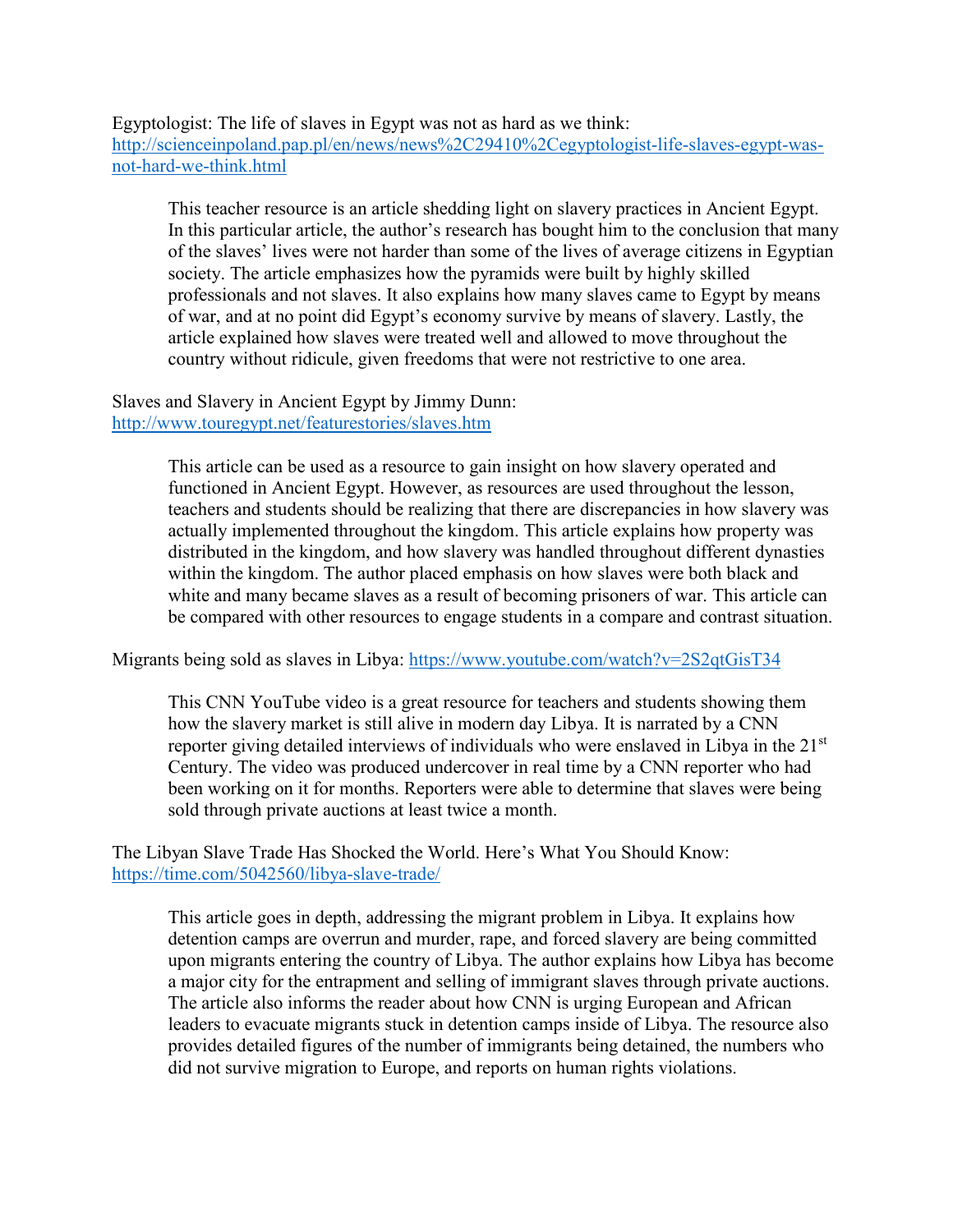Venn diagram: <https://www.lucidchart.com/pages/tutorial/venn-diagram>

This resource is for teachers and students. Within this resource, you will learn how to use the Venn diagram. The resource gives you the history of the creator of the diagram and how it is intended to be implemented academically in the classroom.

Cameroon: Migrants tell of Libya's slave market hell: <https://www.youtube.com/watch?v=6dXa8S6NsKw>

> This video provides firsthand accounts of atrocities being committed against migrants in Libya. In this video, Cameroonian migrants shared their experience after being captured and enslaved for years. The interviewees speak of the torture and visible scars that they physically have on their bodies from the human trafficking ring. They explained how many groups of people become slaves to whole villages, and the deplorable living conditions that they were forced to endure while detained. The video also showed the camps in which the immigrants are held and the conditions there. This video will give the students a clear depiction of what it is like to be a slave immigrant in Libya.

The Emancipation Proclamation Explained: US History Review: <https://www.youtube.com/watch?v=FBDgEST14O8>

> This is a teacher/student resource that explains exactly what the Emancipation Proclamation was, how it came about, and the effect that it had on the United States. This resource also gives details as to President Lincoln's tone toward slavery and how his decision to end slavery in a particular area was simply a political move to weaken the Confederacy. Through this video, you can also make inferences as to the country's attitude toward slavery. This video could benefit the students by helping them analyze critical facts about the decision to make the Emancipation Proclamation, and how it eventually freed the slaves by default not intent.

Types of Thinking Maps:<https://thinkingmaps.weebly.com/types-of-maps.html>

Thinking Maps is a great resource for students and teachers. Teachers can use thinking maps to spark thinking, assist with writing, and gather important details. Uses for the maps include: Circle Map for defining, Tree Map for classifying, Bubble Map for describing, Double Bubble for comparing, Flow Map for sequencing, Multi-Flow Map for cause and effect, Brace Map for whole to parts, and Bridge Map for analogies. With frequent use of these maps in my classroom, I have found that my students are able to gather their thoughts more effectively and write more efficiently. Their sequencing is better when writing and their able to pick up on vocabulary that they need more assistance with from sharing with other students within the classroom. This resource site shows you how to implement the maps in your curriculum and include the maps in your planning, literary links, content connections, and assessment inclusion.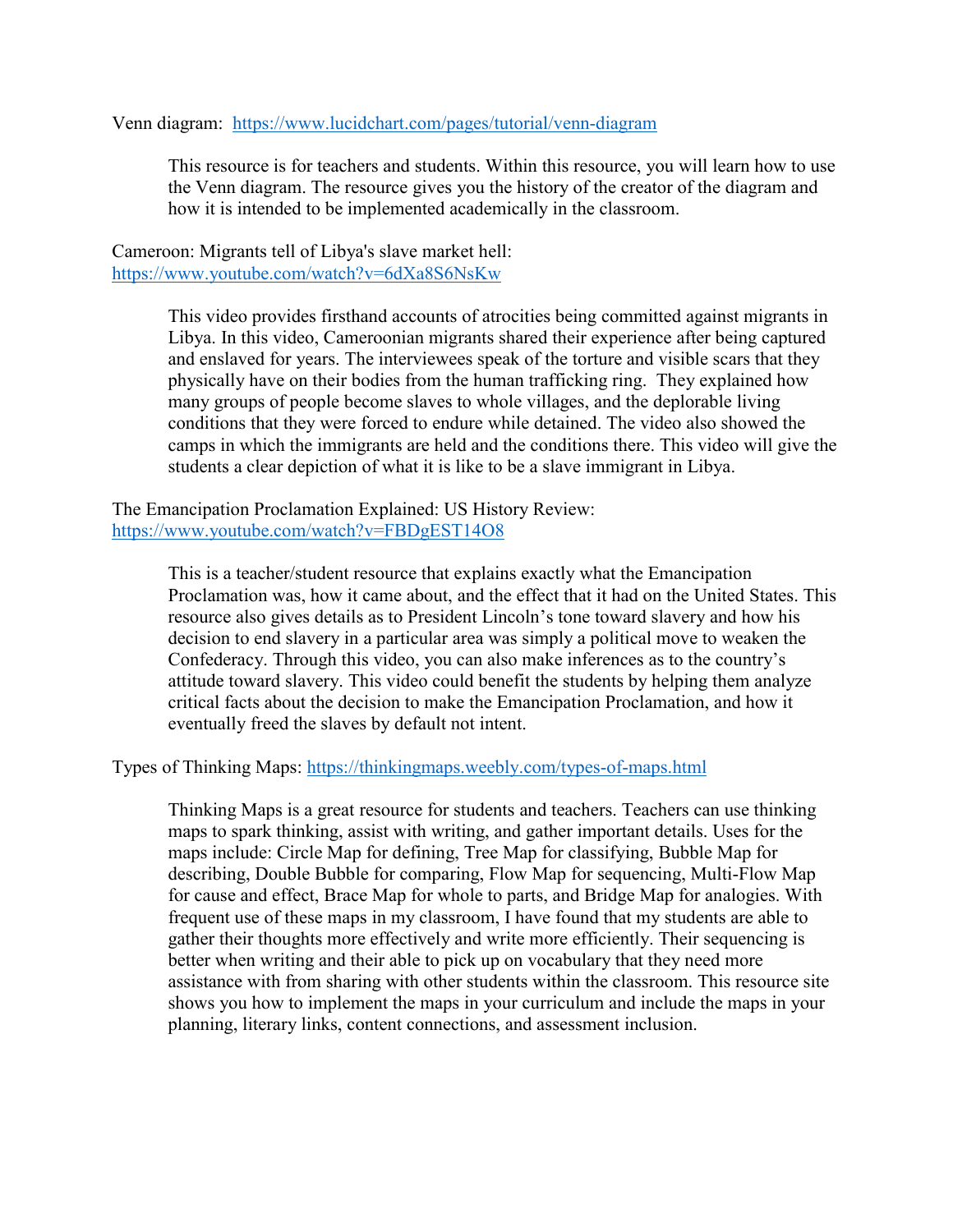"What to the Slave Is the Fourth of July?" [http://americainclass.org/wp](http://americainclass.org/wp-content/uploads/2011/04/Douglass-StudentVersion.pdf)[content/uploads/2011/04/Douglass-StudentVersion.pdf](http://americainclass.org/wp-content/uploads/2011/04/Douglass-StudentVersion.pdf)

> This is a teacher resource that can be used to assist as activities for your lesson plan. In this resource, you analyze Frederick Douglass's speech. The speech is broken down into different aspects for close reading and students are asked to answer questions providing textual evidence to support their answers. The resource covers point of view of the author. It also explores how to argue and counter argue when analyzing a topic and the use of syllogistic reasoning. The lesson asks students to find the speech's emotional appeal and identify argument by analogy. Lastly, it provides students and teachers with an extensive vocabulary list that can be used as a word wall.

# KWL Chart:<https://www.eduplace.com/graphicorganizer/pdf/kwl.pdf>

KWL Charts are graphic organizers that can be used as important informal assessment tools. he charts can be used to activate prior knowledge, share unit objectives, monitor students' academic learning, and introduce students to new topics. This resource can be used cross curricular in many different subjects, helping to give students familiarity with particular methods.

# Willie Lynch letter: The Making of a Slave:

[http://www.finalcall.com/artman/publish/Perspectives\\_1/Willie\\_Lynch\\_letter\\_The\\_Making\\_of\\_a](http://www.finalcall.com/artman/publish/Perspectives_1/Willie_Lynch_letter_The_Making_of_a_Slave.shtml) [\\_Slave.shtml](http://www.finalcall.com/artman/publish/Perspectives_1/Willie_Lynch_letter_The_Making_of_a_Slave.shtml) 

This is a valuable resource for teachers and students. This letter highlights a speech given by Willie Lynch on the shores of the James River in Virginia, giving advice to slave owners about how to control a slave for 300 years or the rest of his life. Mr. Lynch talked about the process of breaking a slave physically and mentally, making them bound and dependent on his slave owner. Also in the letter, Mr. Lynch placed emphasis on turning light skinned slaves against dark skinned slaves and turning young males against older males. There were many nuances that Mr. Lynch covered in the letter that ironically are still in place today to separate and divide those who are the descendants of former slaves. These nuances are now wrapped into governmental programs and systematically put into place throughout the African American community.